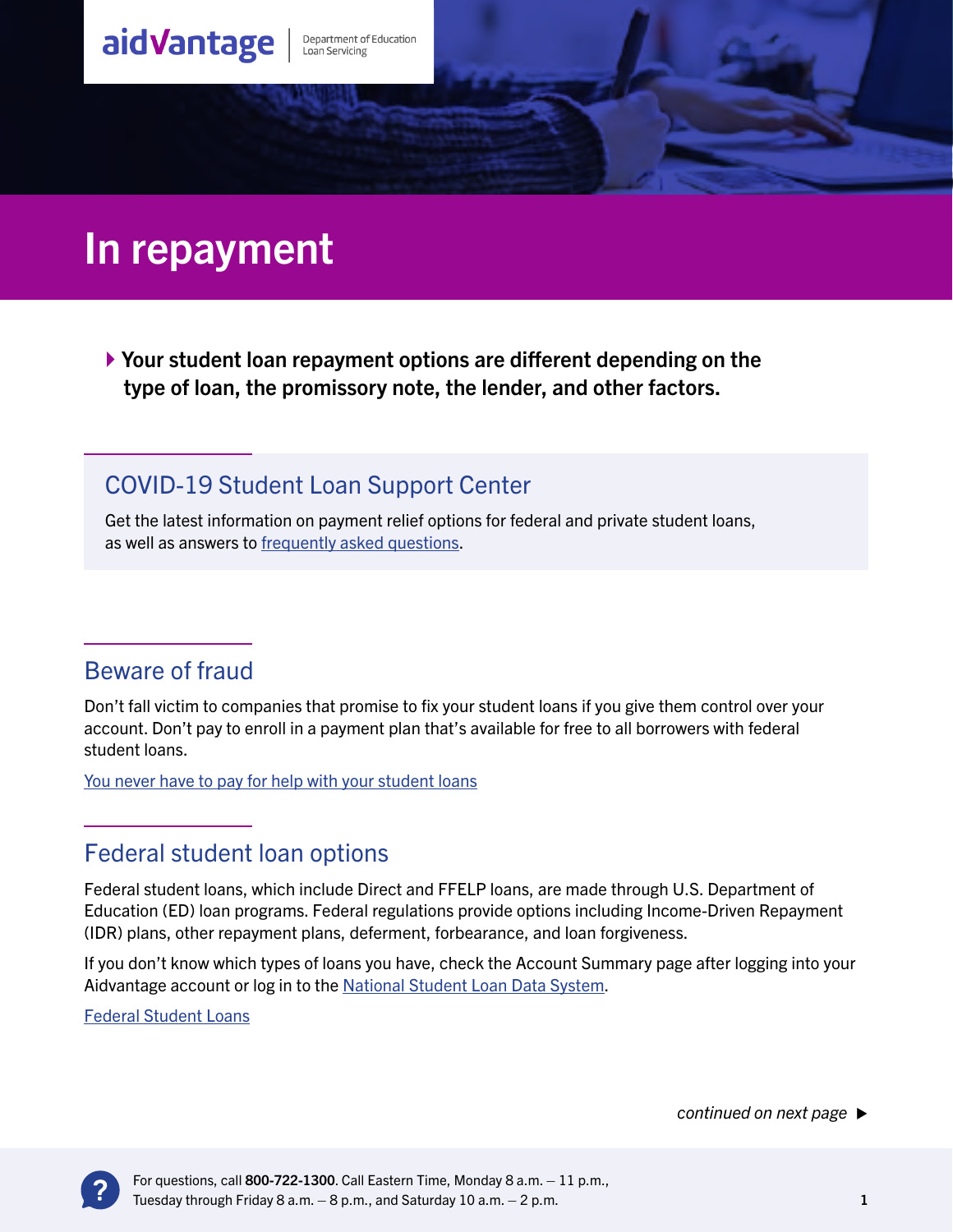# Taxes and interest

It's important to understand who sets your interest rate, how your interest is calculated, and the fees associated with your loan. The longer you take to pay off your loan, the more interest will accrue, increasing the amount you will be required to repay.

[Learn more](https://www.aidvantage.com/in-repayment/taxes-and-interest) about taxes and interest

# Credit reporting

In addition to helping our student loan customers achieve successful loan repayment, we are committed to industry standards when it comes to relaying important information to consumer reporting agencies.

## About payments

It's important to understand how your loan payments are allocated and applied. Every time you make a payment, it helps pay down your Current Balance.

Payments are typically applied first to Unpaid Fees, if any, then to Unpaid Interest, then to Unpaid Principal. If you have a FFELP loan in an Income-Based Repayment (IBR) plan, the payment goes first to Unpaid Interest, then to Unpaid Fees, and then to Unpaid Principal.

Your payment may be allocated and applied differently depending on whether you have a federal or private loan, the status of your loan, and if you have multiple loans that are combined into one Billing or Loan Group.

#### Ready to pay off your loan?

You can see your loan payoff amount by logging in to your account and selecting Loan Details. You can also contact us to request a payoff statement.

[Learn about payments](https://www.aidvantage.com/in-repayment/about-payments)

*continued on next page*